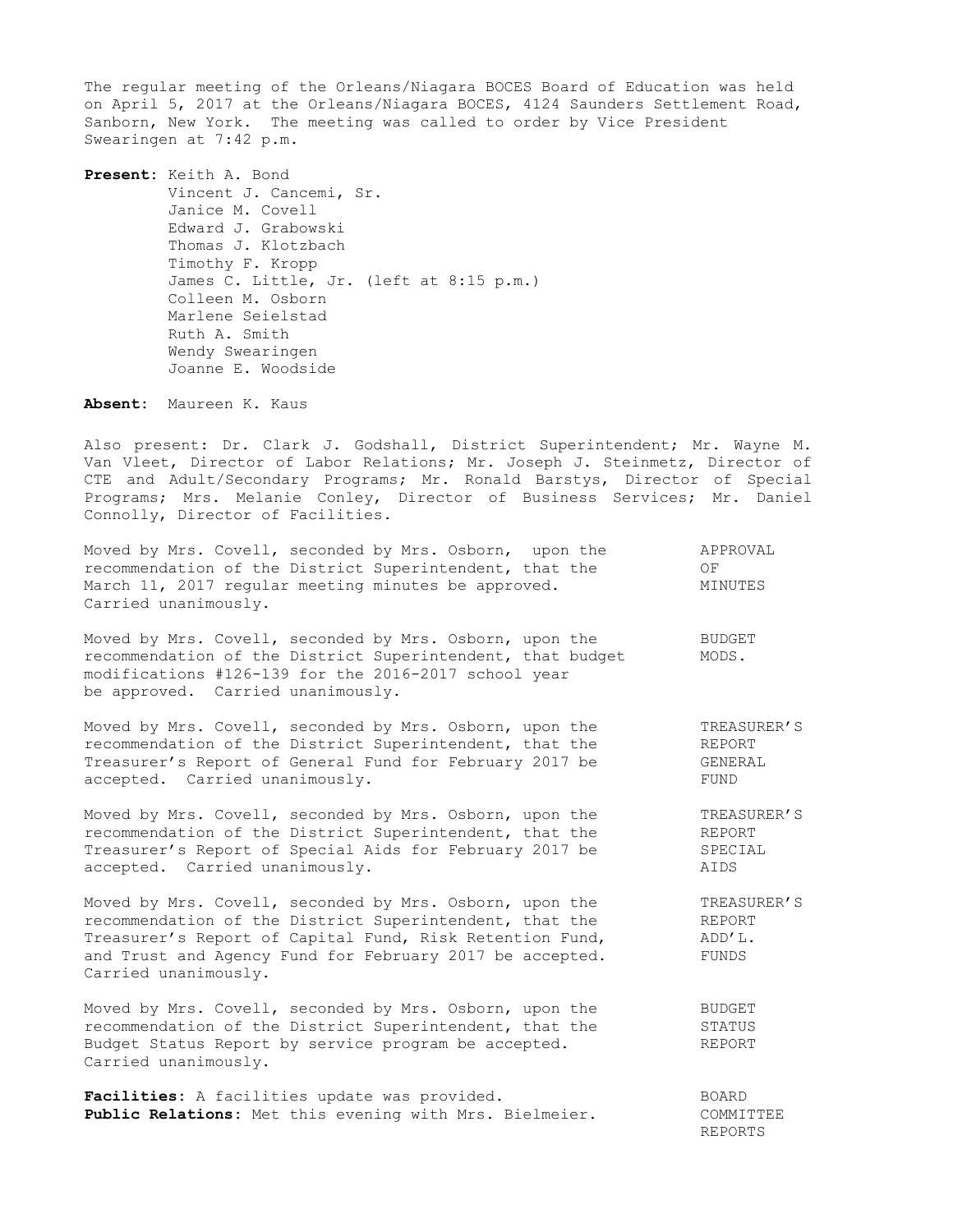Dr. Godshall spoke about the pump station at Niagara SUPT. Career and Technical Education Center (CTEC); space issue COMMENTS at Royalton-Hartland Learning Center due to growing special education program; tech academy at Niagara CTEC; Wilson CSD superintendent search; BOCES pavilion signage; board of regents meeting he attended this week.

Moved by Mrs. Osborn, seconded by Mrs. Covell, upon the BID AWARD recommendation of the District Superintendent, that the CO/OP Board of Education accept the bids received for Co/Op CUSTODIAL Custodial Supplies. Carried unanimously. SUPPLIES

Moved by Mrs. Osborn, seconded by Mrs. Covell, upon the recommendation of the District Superintendent that the bid for Co/Op Custodial Supplies be awarded to the following low responsible bidder at an estimated cost of:

**Dobmeier Janitor Supplies Inc. \$604,123.77 354 Englewood Ave. Buffalo NY 14223**

**Veritiv Operating Company \$114,808.43 3344 Walden Ave. Depew NY 14043**

Pyramid School Products **\$ 42,612.56 6510 N. 54th St. Tampa FL 33610**

**Nickel City Sales** \$ 17,332.40 **8060 Wehrle Dr. Buffalo NY 14221**

**Chudy Paper Co. \$ 81,731.56 2615 Walden Ave. Buffalo NY 14226**

**Hillyard Inc. \$ 55,700.12**

**125 Rawson Rd. Victor NY 14613**

**Innovative Municipal Products \$ 37,268.00 454 River Rd. Glenmont NY 12077**

**OAM Supply Company \$ 5,169.00 Box 81588 Cleveland OH 44181**

**Hill & Markes, Inc. \$ 5,889.00 P. O. Box 7 Amsterdam NY 12010**

**Niagara Custodial Supply \$ 55,681.21 6740 Old Beattie Rd. Lockport NY 14094**

Economy Products & Solutions  $$ 19,808.46$  **Inc. 225 Mushroom Blvd Rochester NY 14623**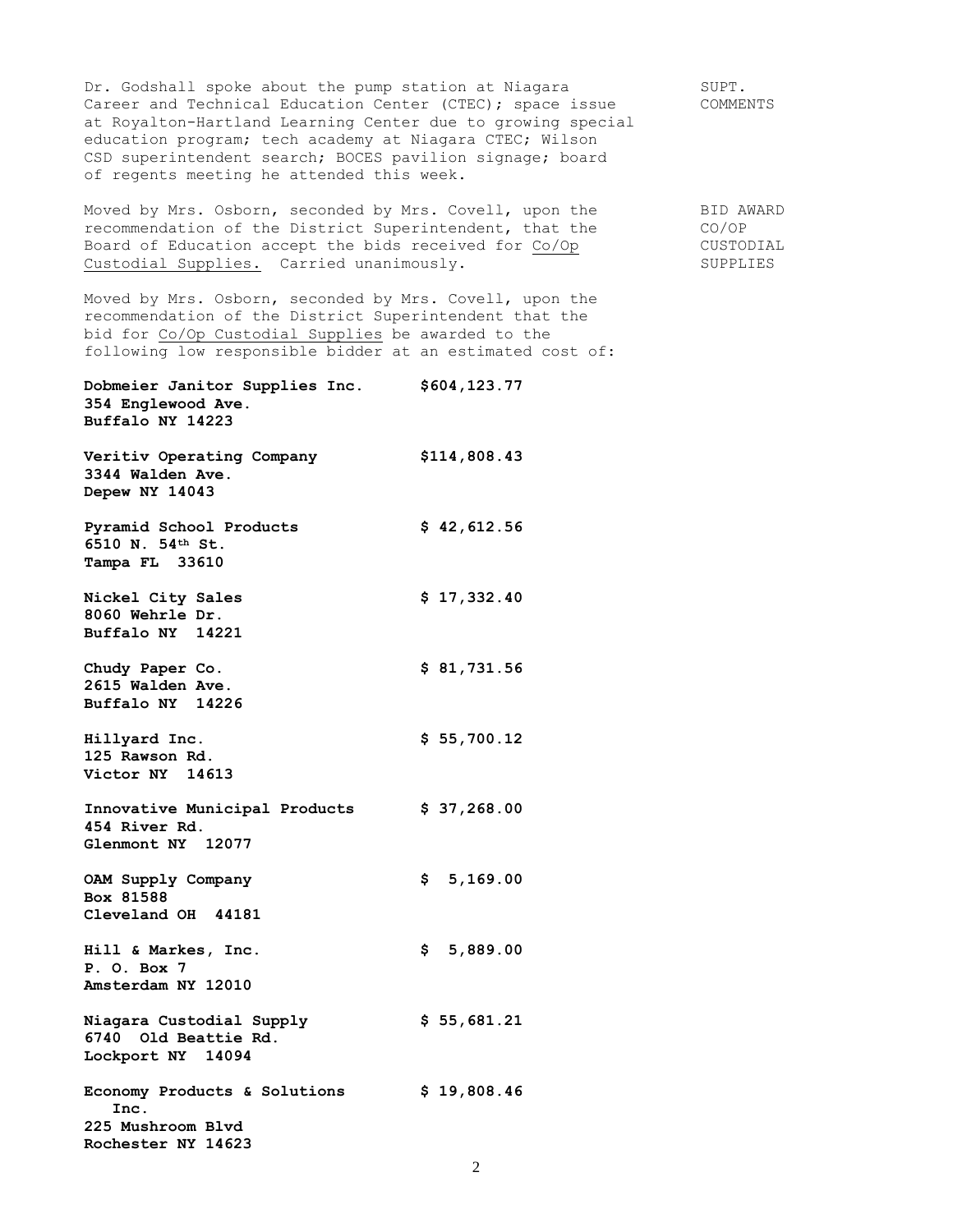**Regional Distributors, Inc. \$ 62,726.21 1281 Mt. Read Blvd. Rochester NY 14606 Site One Landscape Supply LLC \$ 27,606.95 1385 East 36th St. Cleveland OH 44114 HJS Supply Co., LLC \$ 83,378.27 2983 Seneca St. West Seneca NY 14224 Amrex Chemical Co., Inc. \$ 539.00 117 E. Frederick St. Binghamton NY 13904 Pioneer Manufacturing Co. \$ 49,141.00 89 Pearce Ave. Tonawanda NY 14150 Harpor Paper Co. \$ 41,636.05 2403 Hyde Park Blvd. Niagara Falls NY 14305 Metco Supply Inc. \$ 4,834.51 81 Kiski Ave. Leechburg PA 15656 Quill Corporation \$ 38,422.54 100 Schelter Rd. Lincolnshire IL 60069-3621 CCP Industries, Inc. \$ 11,757.64 26301 Curtiss-Wright Pkwy Suite 200 Richmand Heights OH 44143 W.B. Mason Co. Inc. \$ 50,047.70 3910 Niagara Falls Blvd. North Tonawanda NY 14120 Seedway LLC \$ 15,279.50 2054 Lamson Rd. Phoenix NY 13135 Home Depot #1268 \$ 12,044.22 5730 South Transit Rd. Lockport NY 14094 Interboro Packaging Corp. \$ 4,958.00 114 Bracken Rd. Montgomery NY 12549 Cooper Electric Supply Co. \$ 8,878.75 3477 Rt. 9 North Freehold NJ 07728**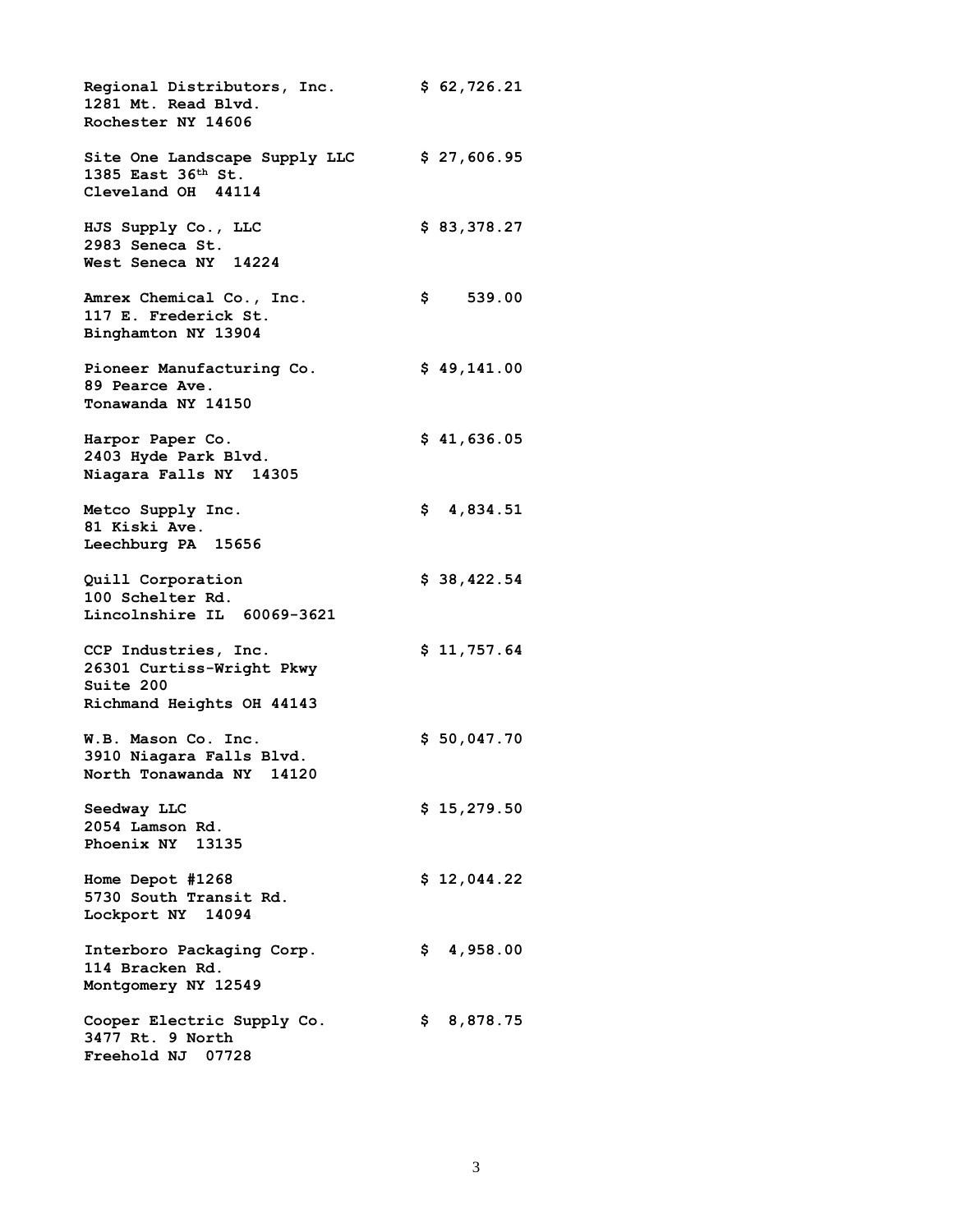### **Masterman's LLP \$ 3,779.54 11 C Street Auburn MA 01501**

### **TOTAL \$1,455,154.39**

Carried unanimously.

Moved by Mrs. Osborn, seconded by Mrs. Covell, upon the BID AWARD recommendation of the District Resolved, upon the NIKKI recommendation of the District Superintendent, that the COSMETOLOGY Board of Education accept the bids received for Nikki CHAIRS Cosmetology Chairs.Carried unanimously.

Moved by Mrs. Osborn, seconded by Mrs. Covell, upon the recommendation of the District Superintendent, the bid for Nikki Cosmetology Chairs be awarded to the following low responsible bidder at an estimated cost of:

**CosmoProf Beauty \$7,170.00 5883 South Transit Rd. Lockport NY 14094**

# **TOTAL \$7,170.00**

Carried unanimously.

Moved by Mrs. Osborn, seconded by Mrs. Covell, upon the BID AWARD recommendation of the District Superintendent, that the CO/OP Board of Education accept the bids received for Co/Op CHLORINE Chlorine and Pool Supplies.Carried unanimously. AND POOL

Moved by Mrs. Osborn, seconded by Mrs. Covell, upon the recommendation of the District Superintendent, the bid for Co/Op Chlorine and Pool Supplies be awarded to the following low responsible bidders at an estimated cost of:

**Frey Technologies, Inc. \$14,144.00 2194 Penfield Rd. Walworth NY 14568**

**Chemical Distributors, Inc. \$19,386.05 80 Metcalfe St. Buffalo NY 14206**

**Alden Pools Inc. \$ 1,422.00 12890 Broadway Alden NY 14004**

# **TOTAL \$34,952.05**

Carried unanimously.

Moved by Mrs. Osborn, seconded by Mrs. Covell, upon the BID AWARD recommendation of the District Superintendent, that the MANUAL Board of Education accept the bids received for Manual **DOUGH** Dough Divider. Carried unanimously. The contract of the DIVIDER

Moved by Mrs. Osborn, seconded by Mrs. Covell, upon the recommendation of the District Superintendent, the bid for Manual Dough Divider be awarded to the following low responsible bidder at an estimated cost of:

SUPPLIES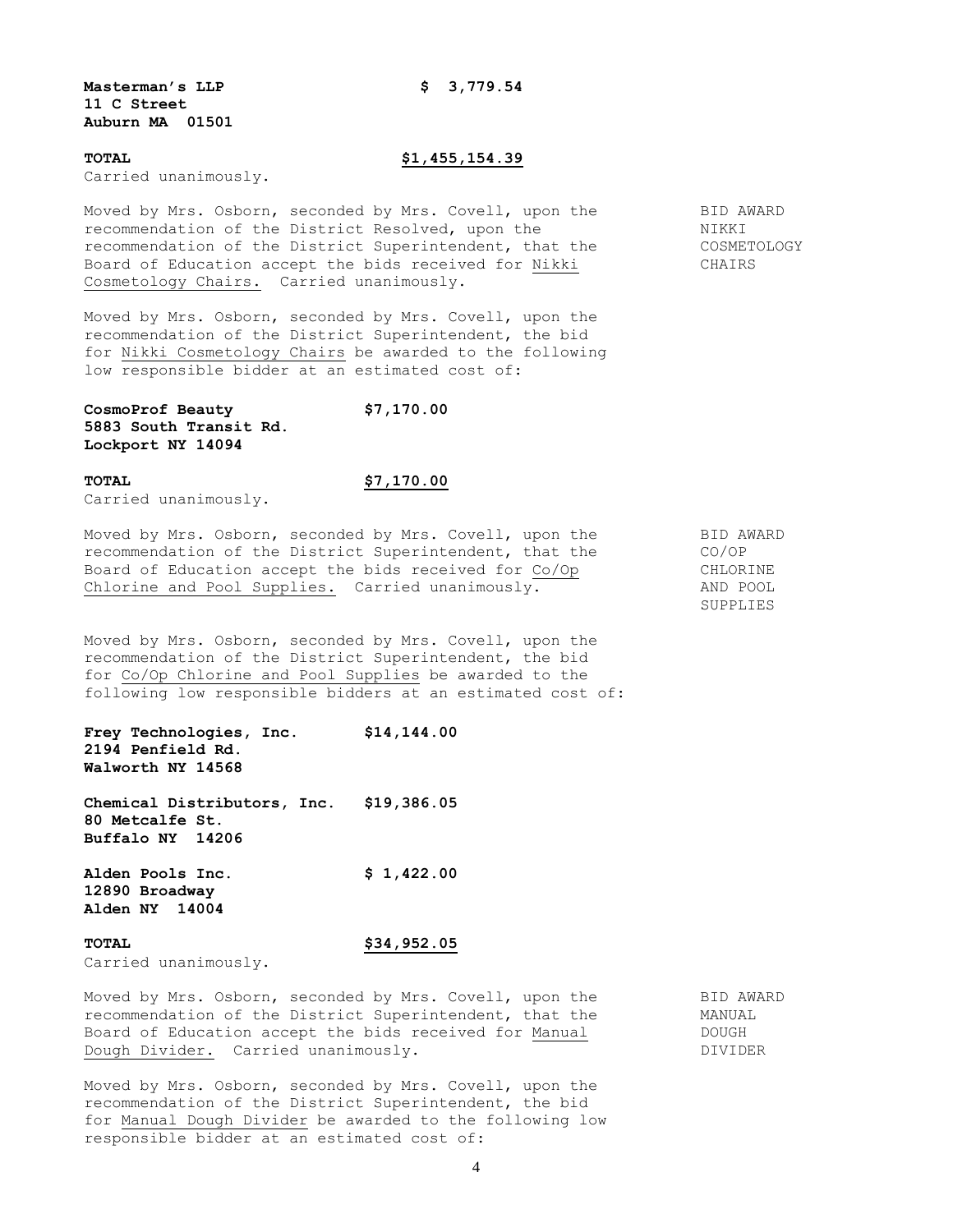**Wholesale Food Equipment \$3,194.74 11 Certified Drive Middletown NY 10940**

# **TOTAL \$3,194.74**

Carried unanimously.

Moved by Mr. Klotzbach, seconded by Mrs. Woodside, that the DONATION donation of a 2006 Chevrolet Impala automobile (VIN# 2G1WB58K169422812) be accepted from Orleans/Niagara BOCES, Medina, NY to be used by the Orleans CTEC automotive programs. Carried unanimously.

Moved by Mr. Klotzbach, seconded by Mrs. Woodside, upon the DONATION recommendation of the District Superintendent, that the donation of a 2004 Chevrolet Cavalier automobile (VIN# 1G1JH52FX47148903) be accepted from Hartway Chevrolet, Medina, NY, to be used by the Orleans CTEC automotive mechanics program. Carried unanimously.

Moved by Mr. Klotzbach, seconded by Mr. Grabowski, upon WORK the recommendation of the District Superintendent, that CHANGE the Board of Education approves the following change ORDERS orders as follows:

Niagara Building #1 459000007-027-001 GC-001 \$10,000.00 Labor and materials to modify foundation per CB-010 to provide more uplift protection against high winds. Contractor shall excavate an additional 5 foot X 5 foot X 18 inch concrete base to foundation piers. Provide all necessary rebar and materials.

Note: This cost will be offset by a credit from the architect, LaBella. No net cost to Orleans/Niagara BOCES.

Niagara Building #3 459000001-007-004 EW-002 \$ 496.24 Seven additional smoke detectors, original detectors to remain were not salvageable. All work to include all accessories including wiring, conduit, fire alarm panel connection. Carried unanimously.

Moved by Mr. Klotzbach, seconded by Mr. Kropp, upon the RESOLUTION recommendation of the board audit committee, that the TO APPOINT Orleans/Niagara BOCES hereby appoints an External FIXTERNAL Auditor for the BOCES for a five-year period, to be  $\sim$  AUDITOR renewed annually, and does hereby authorize the District Superintendent and/or his designee to sign the contract. Carried unanimously.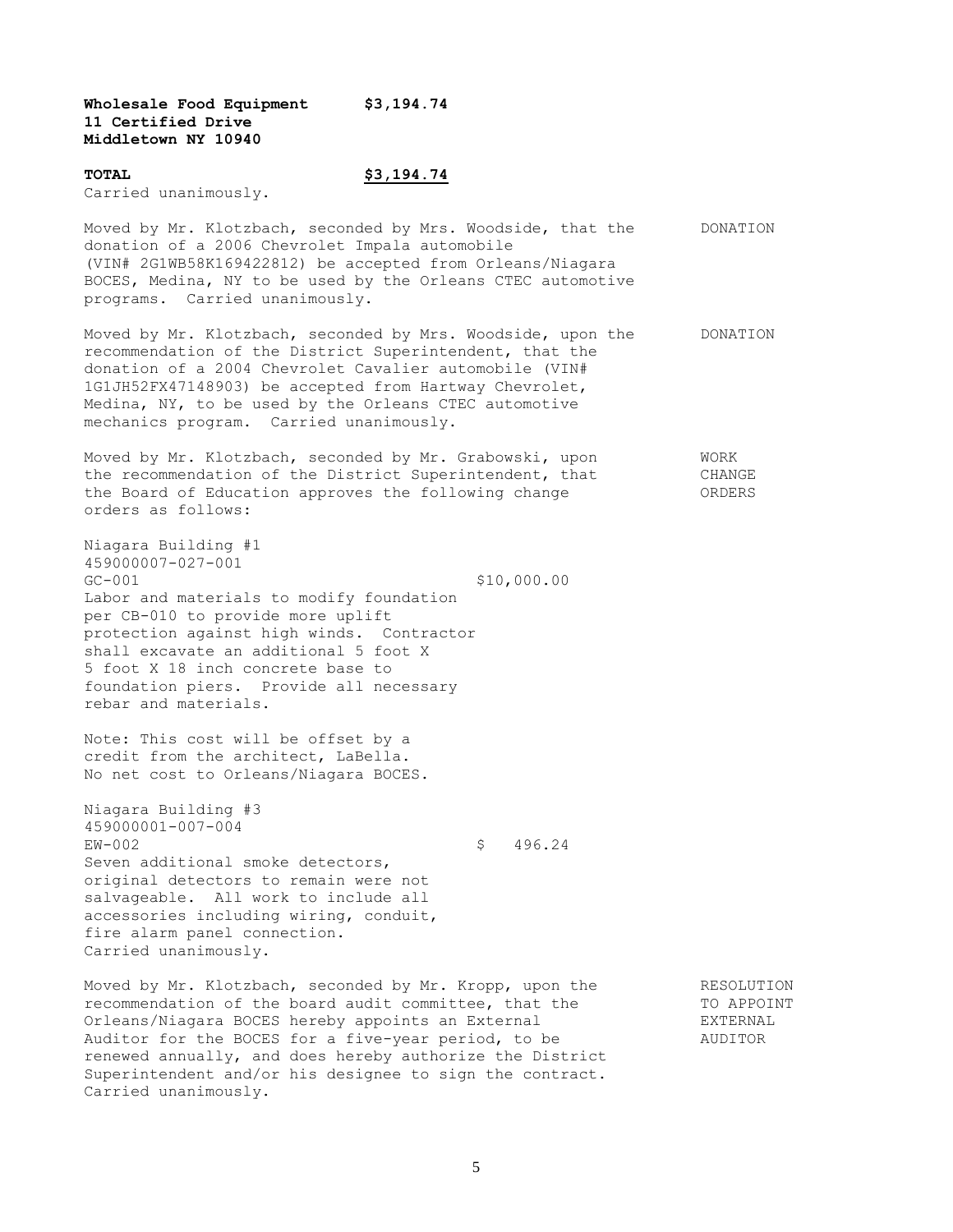Moved by Mr. Klotzbach, seconded by Mr. Little, that the CONTRACT<br>Orleans/Niagara BOCES hereby approves the AIA Document WITH Orleans/Niagara BOCES hereby approves the AIA Document WITH<br>
B101-2007 with LaBella Architects, P.C., as submitted, LABELLA<br>
for architect services pertaining to the Orleans Career ASSOCIATES, B101-2007 with LaBella Architects, P.C., as submitted, for architect services pertaining to the Orleans Career ASSOCIATES, and Technical Center during the Summer of 2018, and the P.C. Board authorizes the District Superintendent and/or his designee to sign the agreement upon approval of the BOCES' school attorney and containing any revisions as approved by the school attorney. Carried unanimously.

Moved by Mr. Klotzbach, seconded by Mrs. Seielstad, that LEASE having determined that it is in the best financial interest AGREEMENT of the Orleans/Niagara BOCES, to enter into a lease WITH agreement with 7170 Group, LLC, estimated at 12,587 net 7170 GROUP, usable square feet, for a term of ten years, with such LLC determination having been based upon an evaluation of the BOCES' programmatic and facilities requirements, the Board of Education does hereby approve and authorize the Board President and/or the District Superintendent to execute the lease, dated March 27, 2017, as submitted, or with revisions as approved by the BOCES' attorney. Carried unanimously.

Moved by Mr. Klotzbach, seconded by Mrs. Seielstad, that CONTRACT the Orleans/Niagara BOCES approves the contract with WITH the Urieans/Miayara booms approved the condension of the Urieans of AMN<br>AMN Healthcare, Inc., dated March 3, 2016, as submitted, and authorizes the Board President, the District FRALTHCARE, Superintendent and/or his designee to sign the contract INC. upon approval by the school attorney and containing any revisions as approved by the school attorney. Carried unanimously.

Moved by Mr. Klotzbach, seconded by Mr. Little, upon the RESIGNATION recommendation of the District Superintendent, that the K.PFLAUMERresign of **Kathleen Pflaumer-Bush, part-time as-needed** BUSH **Health Occupations Clinical Instructor**, be accepted, effective March 29, 2017. Carried unanimously.

Moved by Mrs. Smith, seconded by Mrs. Covell, upon the RESIGNATION recommendation of the District Superintendent, that the R. HOWES resignation of **Ryan Howes, Cleaner,** be accepted, effective at the end of the day on April 23, 2017. Carried unanimously.

Moved by Mrs. Smith, seconded by Mrs. Covell, upon the EXTENDED recommendation of the District Superintendent, that SICK recommendation of the District Superintendent, that SICK **Wende Nicosia, General Special Education Teacher,** be LEAVE granted up to 14.5 days of extended sick leave, effective W. NICOSIA March 27, 2017, contingent upon the submission of required documentation. Such days of extended sick leave shall not remain accrued after the employee's return to work. Carried unanimously.

Moved by Mr. Klotzbach, seconded by Mr. Bond, upon the APPOINTMENT recommendation of the District Superintendent, that the ADULT/ recommendation of the District Superintendent, that the CONTINUING following individual(s) be appointed to serve on a EDUCATION part-time basis in the adult/continuing education program, at the hourly salary listed, with no fringe benefits, except as required by law, effective as indicated below through June 30, 2017, unless terminated sooner. The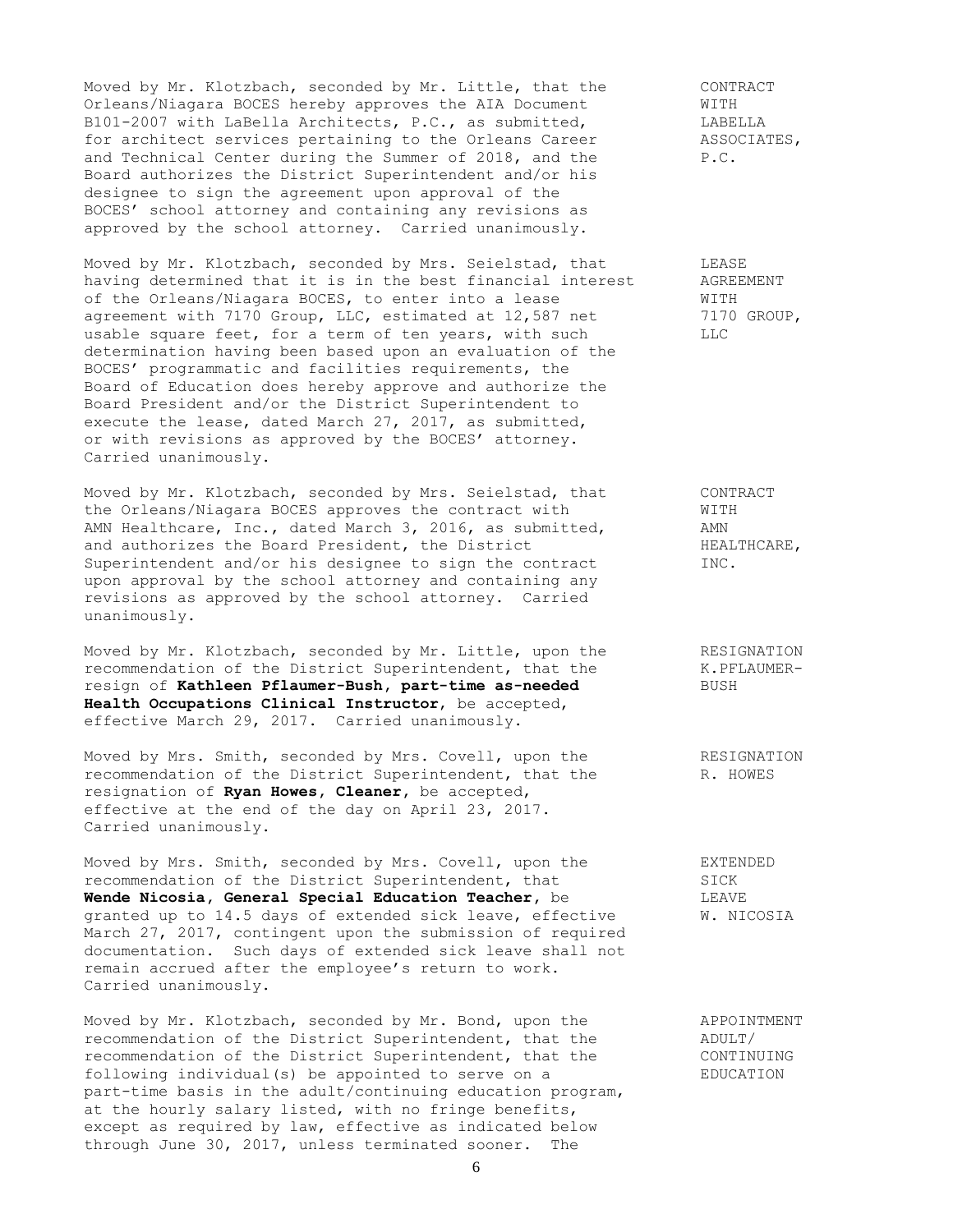employment of the individuals shall be at-will and at the pleasure of the Board of Education. Additionally, services of the individuals shall be utilized solely on an as-needed basis at the discretion of the District Superintendent.

### **Industrial Electricity (\$21.00 per hour)**

**Frederick Braun Youngstown, NY Effective Date: 4/3/17** Carried unanimously.

Moved by Mr. Klotzbach, seconded by Mr. Bond, upon the APPOINTMENT recommendation of the District Superintendent, that the HOME/ following individual(s) be appointed without benefits, HOSPITAL except as required by law, to the part-time position of TEACHER **Home/Hospital Teacher** at an hourly salary of \$26.42 for instructional time and an hourly salary of \$11.80 per hour for planning time effective as indicated below. The employment of the individuals shall be at-will and at the pleasure of the Board of Education. The employment of the individual(s) shall be utilized solely on an as-needed basis at the discretion of the District Superintendent. Employment shall be automatically discontinued effective June 30, 2017, unless terminated sooner.

**Megan Dewey Joshua Grant Lockport, NY Kenmore, NY** Carried unanimously.

**Effective Date: 3/24/17 Effective Date: 3/21/17**

Moved by Mr. Grabowski, seconded by Mr. Little, upon the APPOINTMENT recommendation of the District Superintendent, that the EXTENDED attached list of individuals be appointed for the 2017 SCHOOL YEAR extended school year program, July 5, 2017 through 2017 August 16, 2017, unless terminated sooner, without benefits, except as provided by law, at the salary and position indicated on the attached list. Services of these individuals shall be at-will and at the pleasure of the Board of Education. The appointments are subject to the completion of paperwork as required by the District Superintendent. Carried unanimously.

Moved by Mr. Grabowski, seconded by Mr. Little, upon the APPOINTMENT recommendation of the District Superintendent, that NON-CERT.<br> **Kayley Wakefield, Lockport, NY**, be appointed to the PROB. Kayley Wakefield, Lockport, NY, be appointed to the position of **Teacher Aide (Special Education),** to serve a K.WAKEFIELD 52-week probationary period, effective March 27, 2017, at an annual salary of \$13,200.00 to be pro-rated. This appointment supersedes and replaces her appointment at the March 11, 2017 board meeting. Carried unanimously.

Moved by Mr. Grabowsi, seconded by Mr. Little, upon the APPOINTMENT recommendation of the District Superintendent, that  $NON-CENT$ . **Debra Sammarco, Lockport, NY,** be appointed, without TEMP. fringe benefits, except as required by law or contract,  $D.$  SAMMARCO to the position of **Temporary Teacher Aide (Special Education),** at a rate of \$11.00 per hour, effective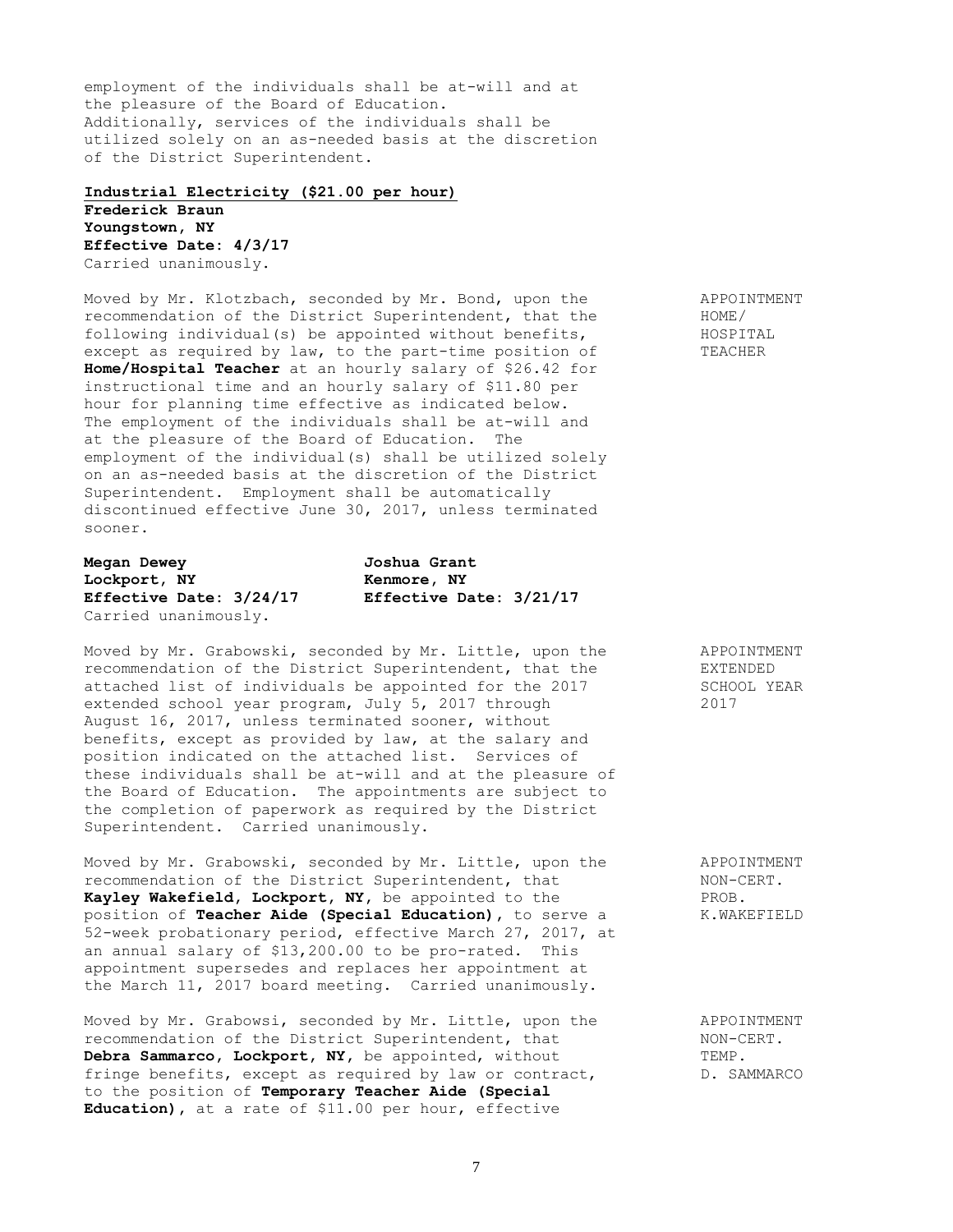March 20, 2017 through March 22, 2017, unless employment is terminated sooner. Service shall be at-will and at the pleasure of the Board of Education. Carried unanimously.

Moved by Mr. Grabowski, seconded by Mr. Little, upon the APPOINTMENT recommendation of the District Superintendent, that NON-CERT. **Anthony O'Hara, School Nurse,** having successfully **PERMANENT** completed his probationary period  $(5/18/16-5/17/17)$ , be  $A. O' HARR$ appointed to permanent status in the job classification of **School Nurse**, effective May 17, 2017. Carried unanimously.

Moved by Mr. Grabowski, seconded by Mr. Little, upon the APPOINTMENT recommendation of the District Superintendent, that **Daniel** NON-CERT. **Connolly, Director of Facilities III,** having successfully PERMANENT completed his probationary period (11/28/16-5/29/17), be D. CONNOLLY appointed to permanent status in the job classification of **Director of Facilities III,** effective May 29, 2017. Carried unanimously.

Moved by Mr. Klotzbach, seconded by Mr. Kropp, upon the APPOINTMENT recommendation of the District Superintendent, that the SUBSTITUTE following individual(s) be appointed without benefits, TEACHER except as required by law, to the position of **Substitute** (CERTIFIED) **Teacher (Certified)**, effective as indicated below, with services to be utilized on an as-needed basis at the discretion of the District Superintendent, at a daily rate of \$90.00. Employment shall automatically be discontinued effective June 30, 2017, unless employment is terminated sooner. Service shall be at-will and at the pleasure of the Board of Education.

**Lisa Verratti Amherst, NY Effective Date: 3/7/17** Carried unanimously.

Moved by Mr. Klotzbach, seconded by Mr. Kropp, upon the APPOINTMENT recommendation of the District Superintendent, that SUBSTITUTE **Denise Fleming, North Tonawanda, NY,** be appointed, with TEACHER continuation of benefits from her prior substitute (CERTIFIED) assignments, to the position of **Substitute Teacher** D. FLEMING **(Certified),** at a rate of \$202.50 per full day, effective March 22, 2017 through June 30, 2017, unless employment is terminated sooner, while she continuously remains in her current assignment, which began on March 22, 2017, substituting for a special education teacher. Employment shall automatically be discontinued effective June 30, 2017, unless employment is terminated sooner. Service shall be at-will and at the pleasure of the Board of Education. Carried unanimously.

Moved by Mr. Klotzbach, seconded by Mr. Kropp, upon the APPOINTMENT recommendation of the District Superintendent, that the SUBSTITUTE following individuals be appointed without benefits, TEACHER except as required by law, to the position of **Substitute** (NON-**Teacher (Non-Certified)**, effective as indicated below, CERTIFIED) with services to be utilized on an as-needed basis at the discretion of the District Superintendent, at a daily rate of \$85.00. Employment shall automatically be discontinued effective June 30, 2017, unless employment is terminated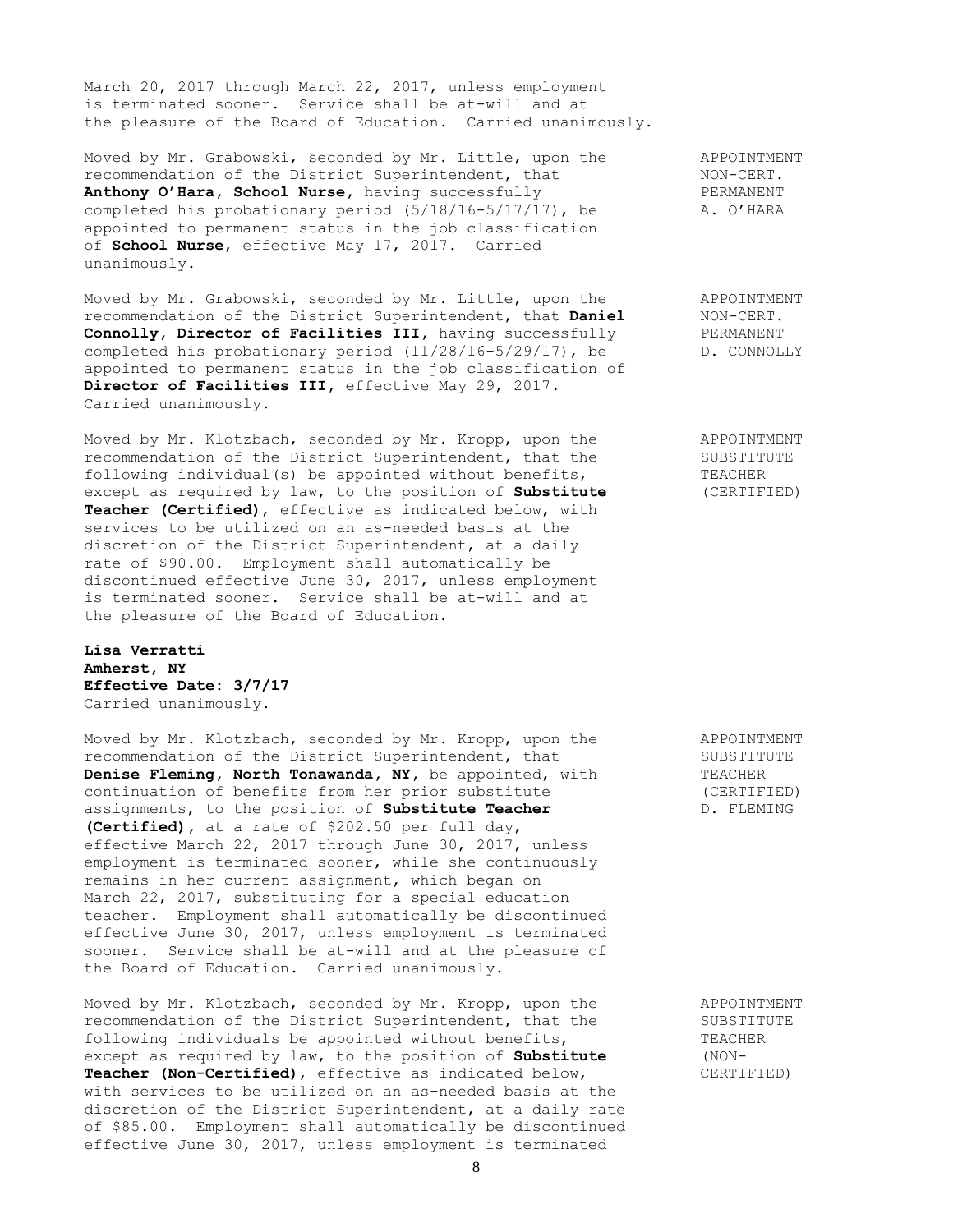sooner. Service shall be at-will and at the pleasure of the Board of Education.

### **Alyssa Berkholder Orchard Park, NY Effective Date: 3/10/17** Carried unanimously.

Moved by Mrs. Osborn, seconded by Mrs. Covell, upon the APPOINTMENT recommendation of the District Superintendent, that the SUBSTITUTE following individual(s) be appointed without benefits, TEACHER<br>except as required by law, to the position of **Substitute** AIDE except as required by law, to the position of **Substitute Teacher Aide (Certified)**, effective as indicated below, (CERTIFIED) with services to be utilized on an as-needed basis at the discretion of the District Superintendent, at a daily rate of \$70.00. Employment shall automatically be discontinued effective June 30, 2017, unless employment is terminated sooner. Service shall be at-will and at the pleasure of the Board of Education.

## **Lisa Verratti Amherst, NY Effective Date: 3/7/17** Carried unanimously.

Moved by Mrs. Woodside, seconded by Mrs. Covell, upon APPOINTMENT the recommendation of the District Superintendent, that SUBSTITUTE the following individuals be appointed, without benefits, CLERICAL except as required by law, to the position of **Substitute Clerical**, effective as indicated below, with services to be utilized on an as-needed basis at the discretion of the District Superintendent, at a rate of \$10.50 per hour. Employment shall automatically be discontinued effective June 30, 2017, unless employment is terminated sooner. Service shall be at-will and at the pleasure of the Board of Education.

**Caroline Smith Medina, NY Effective Date: 2/28/17** Carried unanimously.

Moved by Mr. Klotzbach, seconded by Mr. Grabowski, upon CONFERENCE the recommendation of the District Superintendent, that REQUESTS the following conference requests be approved:

- 1) **Penny Aikin, Rhonda Bivins-Talley, Jessica Bush, Karen Cunningham, Susan Diemert, Wendy Farley, Carolyn Graff, Leslie Madrid, Jeffrey Smith, Shelly Smith, Joseph Steinmetz, Sharri Turk and Sarah Wright, NYACCE Annual Conference**, Albany, NY, April 24-26, 2017. Est. cost: \$10,468.00. Funded through EPE.
- 2) **Marilyn Fleischman, NCLEX Item Writing Panel,** Chicago, IL, April 24-27, 2017. Est. cost: \$700.00. Funded through adult LPN.
- 3) **William Leggett, SkillsUSA State Competition,** Syracuse, NY, April 25-28, 2017. Est. cost: \$850.71. Funded through career and technical education.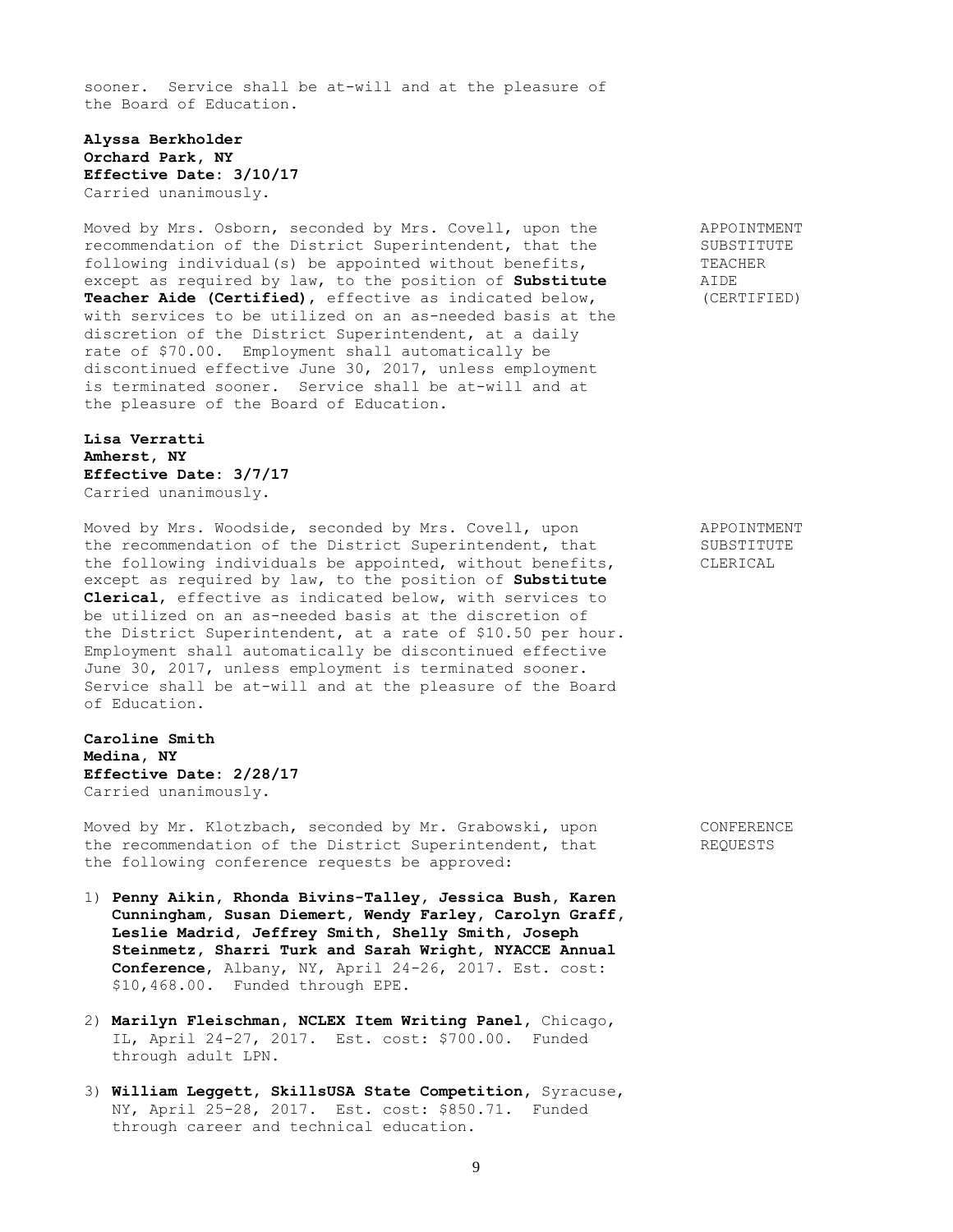- 4) **Steven Browning, Anne Carnahan, Eric Farrell, Sarah Gebhard, Kara Kirk, Devonia Santucci, Michael Schultz and Jess Traver, New York State SkillsUSA Leadership Conference and Competition,** Syracuse, NY, April 26-28, 2017. Est. cost: \$3,600.00. Funded through career and technical education.
- 5) **Susan Lindke, Esthetique Spa International Show,** Toronto, Canada, May 1, 2017. Est. cost: \$185.00. Funded through career and technical education.
- 6) **Edward Ahrens, Carolyn Graff, Jeffrey Smith and Shelly Smith, NYS Association of Incarcerated Education,**  Saratoga Springs, NY, May 9-12, 2017. Est. cost: \$3,861.98. Funded through EPE.
- 7) **Jessi Toepfer, Statewide Professional Development Framework Workshop,** Schenectady, NY, May 21-23, 2017. Est. cost: \$445.20. Funded through school improvement. Carried unanimously.

Moved by Mr. Klotzbach, seconded by Mrs. Covell, upon the FIELD recommendation of the District Superintendent, that two TRIP students and one adult from the Orleans CTEC be approved to travel to the Canada Nail Cup Competition in Toronto, Canada, on May 1, 2017 at a cost of \$110.00. Carried unanimously.

Moved by Mr. Klotzbach, seconded by Mrs. Osborn, that the STIPULATION Orleans/Niagara BOCES hereby approve the Stipulation of OF Settlement, dated March 13, 2017, as submitted, between SETTLEMENT and among the BOCES, the District Superintendent, the Teacher Aide Unit of CSEA, Inc., and a particular employee. Carried unanimously.

Moved by Mr. Klotzbach, seconded by Mr. Grabowski, that PER DIEM salaries for the following categories of per diem SUBSTITUTE substitute employees are hereby revised, as follows, EMPLOYEE effective April 6, 2017 (prospectively only, without SALARIES retroactivity):

Substitute Teacher with Teaching Certificate \$ 95.00/day Retired as Teacher from Orleans/Niagara BOCES \$110.00/day Substitute Teacher Aide: Not teacher certified  $$ 66.00/day$ Teacher certified  $$ 71.00/day$ Substitute School Nurse  $$120.00/day$ Substitute Health Assistant \$110.00/day Substitute Clerical Staff  $\frac{11.00}{h}$ our Substitute Maintenance Staff  $\frac{11.00}{h}$ Substitute Motor Vehicle Operator \$ 11.00/hour Carried unanimously.

Moved by Mr. Klotzbach, seconded by Mr. Bond, upon the DONATION recommendation of the District Superintendent, that the donation of seven evaporator coils, two gas furnaces, seven condensing units, and one ductless air conditioner unit be accepted from Upstate Systems, Buffalo, NY, to be used by the Niagara CTEC HVAC program. Carried unanimously.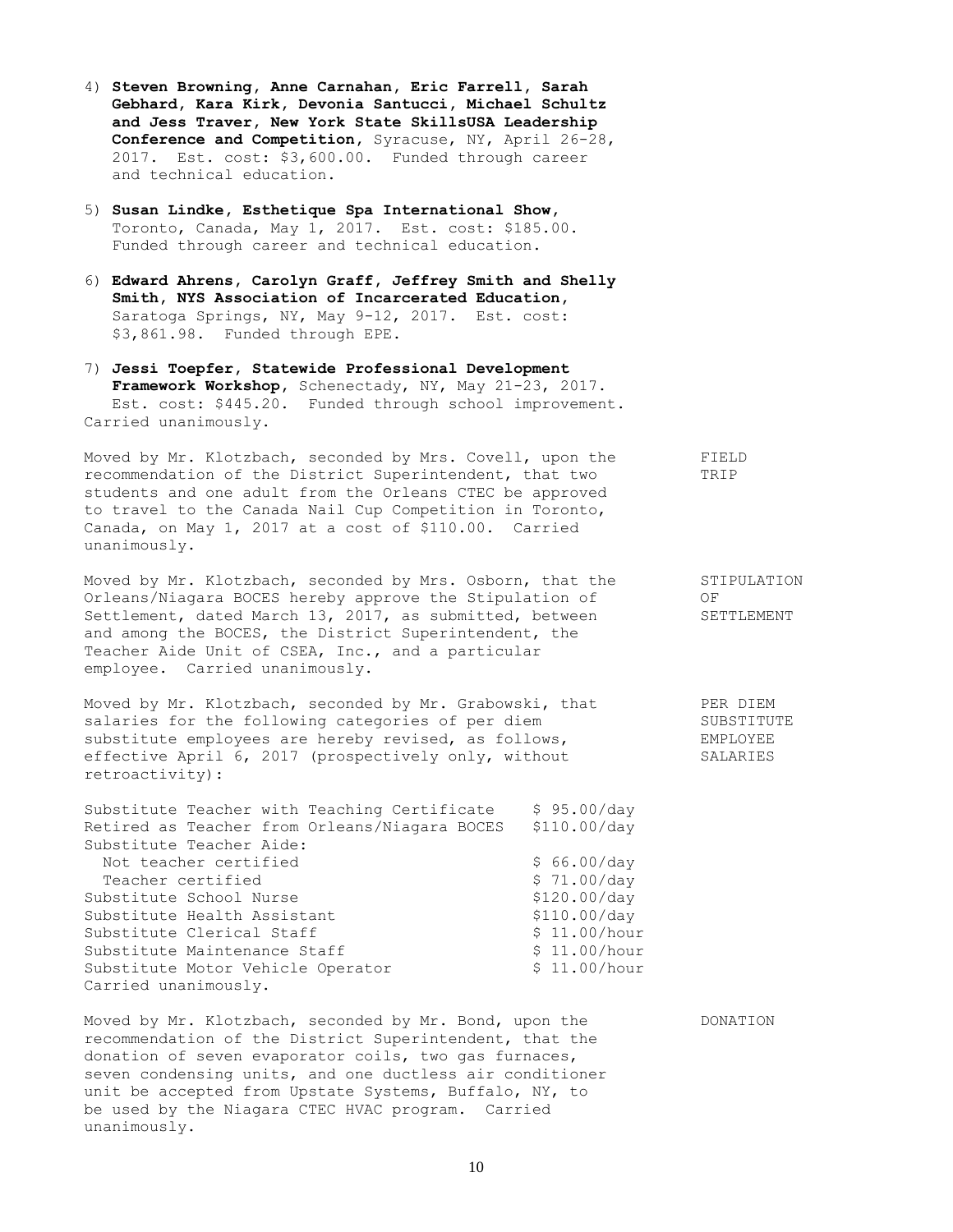Moved by Mr. Klotzbach, seconded by Mr. Bond, upon the DONATION recommendation of the District Superintendent, that a cash donation of \$10,000.00 be accepted from the Gene Haas Foundation, Oxnard, CA, to be used for the Gene Haas Scholarship. Carried unanimously.

Moved by Mrs. Covell, seconded by Mr. Grabowski, upon RESIGNATION the recommendation of the District Superintendent, that H. GLASER the resignation of **Hannah Glaser, Teacher Aide (Special Education)**, be accepted, effective at the end of the day on April 17, 2017. Carried unanimously.

Moved by Mrs. Covell, seconded by Mr. Grabowski, upon RESIGNATION the recommendation of the District Superintendent, that R. WILLIAMS the resignation of **Rebecca Williams, Teacher Aide (Special Education),** be accepted, effective at the end of the day on April 17, 2017. Carried unanimously.

Moved by Mrs. Covell, seconded by Mr. Grabowski, upon RESIGNATION the recommendation of the District Superintendent, that S. O'LEARY the resignation of **Shaun O'Leary, Teacher Aide (Special Education),** be accepted, effective at the end of the day on April 11, 2017. Carried unanimously.

Moved by Mr. Kropp, seconded by Mr. Little, upon the APPOINTMENT recommendation of the District Superintendent, that NON-CERT. Jennifer Dunham, Medina, NY, be appointed to the PROB. position of **Teacher Aide (Non-Special Education),** in J. DUNHAM accordance with the terms and conditions of employment for the non-special education teacher aides, to serve a 52-week probationary period, effective April 18, 2017, at an annual salary of \$13,600.00 to be pro-rated. Ms. Dunham shall be permitted to carryover 8.5 days of accrued sick leave. Carried unanimously.

Moved by Mr. Klotzbach, seconded by Mr. Grabowski, that CONFERENCE the following conference requests be approved: REQUESTS

- 8) **Cheryl Herman, NYS Teacher Center Steering Committee Meeting,** Rochester, NY, May 8-9, 2017. Est. cost: \$75.00. Funded through teacher center.
- 9) **Michael Fisher, Statewide Professional Development Framework Workshop,** Schenectady, NY, May 21-24, 2017. Est. cost: \$717.00. Funded through school improvement. Carried unanimously.

Moved by Mrs. Covell, seconded by Mrs. Seielstad, upon RESIGNATION the recommendation of the District Superintendent, that  $J.$  DUNHAM the resignation of **Jennifer Dunham, Teacher Aide (Personal Care),** be accepted, effective at the end of the day on April 17, 2017. Carried unanimously.

Mrs. Osborn said that North Tonawanda has decided not BOARD<br>to charge residents a utilization tax. Mr. Kropp said MEMBEL<br>the Wilson COD to charge residents a utilization tax. Mr. Kropp said MEMBER the Wilson CSD superintendent search has been interesting. COMMENTS Mr. Klotzbach thanked Lyndonville for nominating him for another three years to the BOCES board of education. Mr. Little said Newfane has only one candidate running for the school board and they have three vacancies.